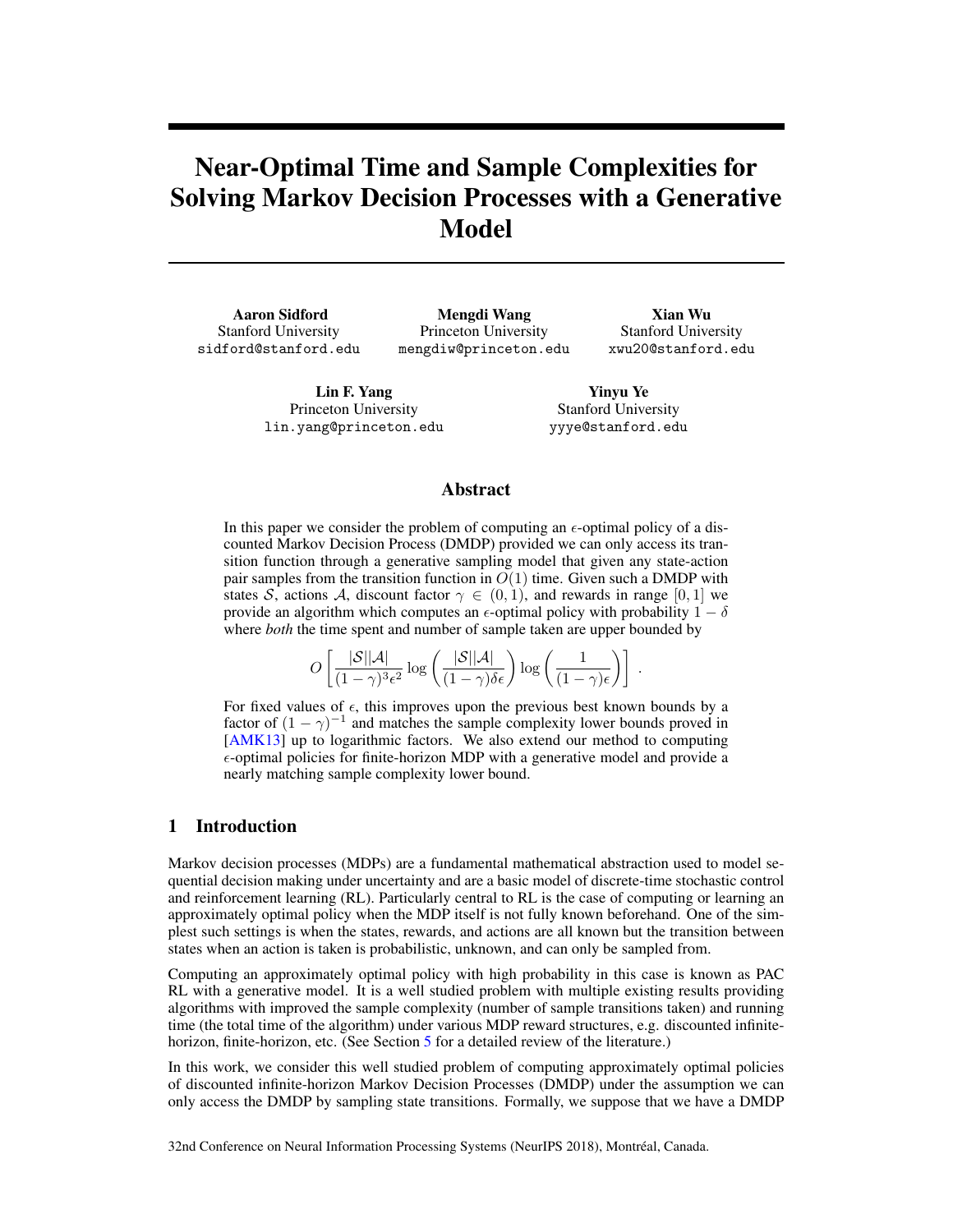with a known set of states,  $S$ , a known set of actions that can be taken at each states,  $A$ , a known reward  $r_{s,a} \in [0,1]$  for taking action  $a \in A$  at state  $s \in S$ , and a discount factor  $\gamma \in (0,1)$ . We assume that taking action  $a$  at state  $s$  probabilistically transitions an agent to a new state based on a fixed, but unknown probability vector  $P_{s,a}$ . The objective is to maximize the cumulative sum of discounted rewards in expectation. Throughout this paper, we assume that we have a *generative model*, a notion introduced by [Kak03], which allows us to draw random state transitions of the DMDP. In particular, we assume that we can sample from the distribution defined by  $P_{s,a}$  for all  $(s, a) \in S \times A$  in  $O(1)$  time. This is a natural assumption and can be achieved in expectation in certain computational models with linear time preprocessing of the DMDP.<sup>1</sup>

The main result of this paper is that we provide the first algorithm that is sample-optimal and runtime-optimal (up to polylogarithmic factors) for computing an  $\epsilon$ -optimal policy of a DMDP with a generative model (in the regime of  $\epsilon \geq 1/\sqrt{(1-\gamma)|\mathcal{S}|}$ ). In particular, we develop a randomized Variance-Reduced Q-Value Iteration (vQVI) based algorithm that computes an  $\epsilon$ -optimal policy with probability  $1 - \delta$  with a number of samples, i.e. queries to the generative model, bound by

$$
O\left[\frac{|\mathcal{S}||\mathcal{A}|}{(1-\gamma)^3\epsilon^2}\log\left(\frac{|\mathcal{S}||\mathcal{A}|}{(1-\gamma)\delta\epsilon}\right)\log\left(\frac{1}{(1-\gamma)\epsilon}\right)\right].
$$

This result matches (up to polylogarithmic factors) the following sample complexity lower bound established in [AMK13] for finding  $\epsilon$ -optimal policies with probability  $1 - \delta$  (see Appendix D):

$$
\Omega\left[\frac{|\mathcal{S}||\mathcal{A}|}{(1-\gamma)^3\epsilon^2}\log\left(\frac{|\mathcal{S}||\mathcal{A}|}{\delta}\right)\right].
$$

Furthermore, we show that the algorithm can be implemented using sparse updates such that the overall run-time complexity is equal to its sample complexity up to constant factors, as long as each sample transition can be generated in  $O(1)$  time. Consequently, up to logarithmic factors our run time complexity is optimal as well. In addition, the algorithm's space complexity is  $\Theta(|\mathcal{S}||\mathcal{A}|)$ .

Our method and analysis builds upon a number of prior works. (See Section 5 for an in-depth comparison.) The paper [AMK13] provided the first algorithm that achieves the optimal sample complexity for finding  $\epsilon$ -optimal value functions (rather than  $\epsilon$ -optimal policy), as well as the matching lower bound. Unfortunately an  $\epsilon$ -optimal value function does not imply an  $\epsilon$ -optimal policy and if we directly use the method of [AMK13] to get an  $\epsilon$ -optimal policy for constant  $\epsilon$ , the best known sample complexity is  $\tilde{O}(|\mathcal{S}||\mathcal{A}|(1-\gamma)^{-5}\epsilon^{-2})$ . <sup>2</sup> This bound is known to be improvable through related work of  $SWWY18$ ] which provides a method for computing an  $\epsilon$ -optimal policy using  $\widetilde{O}(|\mathcal{S}||\mathcal{A}|(1-\gamma)^{-4}\epsilon^{-2})$  samples and total runtime and the work of [AMK13] which in the regime of small approximation error, i.e. where  $\epsilon = O((1 - \gamma)^{-1/2} |\mathcal{S}|^{-1/2})$ , already provides a method that achieves the optimal sample complexity. However, when the approximation error takes fixed values, e.g.  $\epsilon \ge \Omega((1-\gamma)^{-1/2}|\mathcal{S}|^{-1/2})$ , there remains a gap between the best known runtime and sample complexity for computing an  $\epsilon$ -optimal policy and the theoretical lower bounds. For fixed values of  $\epsilon$ , which mostly occur in real applications, our algorithm improves upon the previous best sample and time complexity bounds by a factor of  $(1 - \gamma)^{-1}$  where  $\gamma \in (0, 1)$ , the discount factor, is typically close to 1.

We achieve our results by combining and strengthening techniques from both [AMK13] and [SWWY18]. On the one hand, in [AMK13] the authors showed that simply constructing a "sparsified" MDP model by taking samples and then solving this model to high precision yields a sample optimal algorithm in our setting for computing the approximate value of every state. On the other hand, [SWWY18] provided faster algorithms for solving explicit DMDPs and improved sample and time complexities given a sampling oracle. In fact, as we show in Appendix B.1, simply combining these two results yields the first nearly optimal runtime for approximately learning the value function with a generative model. Unfortunately, it is known that an approximate-optimal value function does not immediately yield an approximate-optimal policy of comparable quality (see e.g. [Ber13]) and it is was previously unclear how to combine these methods to improve upon previous known bounds for computing an approximate policy. To achieve our policy computation algorithm we therefore

<sup>&</sup>lt;sup>1</sup>If instead the oracle needed time  $\tau$ , every running time result in this paper should be multiplied by  $\tau$ .

<sup>&</sup>lt;sup>2</sup>[AMK13] showed that one can obtain  $\epsilon$ -optimal *value* v (instead of  $\epsilon$ -optimal policy) using sample size  $\propto (1-\gamma)^{-3} \epsilon^{-2}$ . By using this  $\epsilon$ -optimal value v, one can get a greedy policy that is  $[(1-\gamma)^{-1} \epsilon]$ -optimal. By setting  $\epsilon \to (1 - \gamma)\epsilon$ , one can obtain an  $\epsilon$ -optimal policy, using the number of samples  $\propto (1 - \gamma)^{-5} \epsilon^{-2}$ .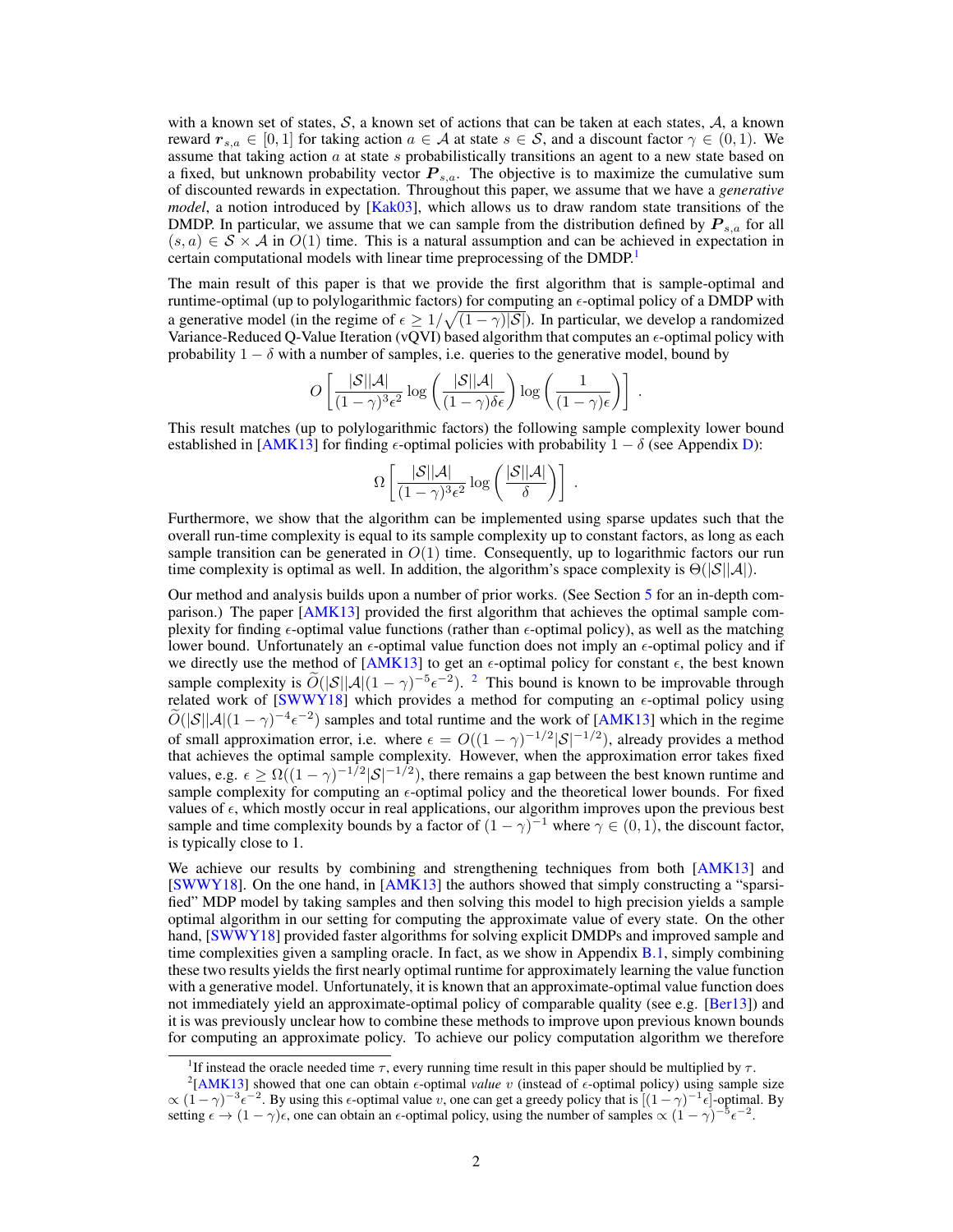open up both the algorithms and the analysis in  $[AMK13]$  and  $[SWWY18]$ , combining them in nontrivial ways. Our proofs leverage techniques ranging from standard probabilistic analysis tools such as Hoeffding and Bernstein inequalities, to optimization techniques such as variance reduction, to properties specific to MDPs such as the Bellman fixed-point recursion for expectation and variance of the optimal value vector, and monotonicity of value iteration.

Finally, we extend our method to finite-horizon MDPs, which are also occurred frequently in real applications. We show that the number of samples needed by this algorithm is  $\widetilde{O}(H^3|\mathcal{S}||\mathcal{A}|\epsilon^{-2})$ , in order to obtain an  $\epsilon$ -optimal policy for H-horizon MDP (see Appendix F). We also show that the preceding sample complexity is optimal up to logarithmic factors by providing a matching lower bound. We hope this work ultimately opens the door for future practical and theoretical work on solving MDPs and efficient RL more broadly.

## 2 Preliminaries

We use calligraphy upper case letters for sets or operators, e.g.,  $S$ ,  $A$  and  $T$ . We use bold small case letters for vectors, e.g.,  $v, r$ . We denote  $v_s$  or  $v(s)$  as the s-th entry of vector v. We denote matrix as bold upper case letters, e.g.,  $P$ . We denote constants as normal upper case letters, e.g.,  $M$ . matrix as bold upper case letters, e.g., P. we denote constants as normal upper case letters, e.g., M.<br>For a vector  $v \in \mathbb{R}^N$  for index set N, we denote  $\sqrt{v}$ , |v|, and  $v^2$  vectors in  $\mathbb{R}^N$  with  $\sqrt{1}$ , | ·  $(\cdot)^2$  acting coordinate-wise. For two vectors  $v, u \in \mathbb{R}^N$ , we denote by  $v \leq u$  as coordinate-wise comparison, i.e.,  $\forall i \in \mathcal{N} : v(i) \leq u(i)$ . The same definition are defined to relations  $\leq$ ,  $\lt$  and  $gt$ .

We describe a DMDP by the tuple  $(S, \mathcal{A}, P, r, \gamma)$ , where S is a finite state space, A is a finite action space,  $P \in \mathbb{R}^{S \times A \times S}$  is the state-action-state transition matrix,  $r \in \mathbb{R}^{S \times A}$  is the state-action reward vector, and  $\gamma \in (0,1)$  is a discount factor. We use  $\mathbf{P}_{s,a}(s')$  to denote the probability of going to state s' from state s when taking action a. We also identify each  $P_{s,a}$  as a vector in  $\mathbb{R}^S$ . We use  $r_{s,a}$ to denote the reward obtained from taking action  $a \in A$  at state  $s \in S$  and assume  $r \in [0,1]^{S \times A}$ .<sup>3</sup> For a vector  $v \in \mathbb{R}^S$ , we denote  $Pv \in \mathbb{R}^{S \times A}$  as  $(Pv)_{s,a} = P_{s,a}^\top v$ . A policy  $\pi : S \to A$  maps each state to an action. The objective of MDP is to find the optimal policy  $\pi^*$  that maximizes the expectation of the cumulative sum of discounted rewards.

In the remainder of this section we give definitions for several prominent concepts in MDP analysis that we use throughout the paper.

**Definition 2.1** (Bellman Value Operator). For a given DMDP the *value operator*  $\mathcal{T}: \mathbb{R}^S \mapsto \mathbb{R}^S$  is defined for all  $u \in \mathbb{R}^{\mathcal{S}}$  and  $s \in \mathcal{S}$  by  $\mathcal{T}(\boldsymbol{u})_s = \max_{a \in \mathcal{A}} [\boldsymbol{r}_a(s) + \gamma \cdot \boldsymbol{P}_{s,a}^\top \boldsymbol{v}]$ , and we let  $\boldsymbol{v}^*$  denote the *value of the optimal policy*  $\pi^*$ , which is the unique vector such that  $\mathcal{T}(v^*) = v^*$ .

**Definition 2.2** (Policy). We call any vector  $\pi \in A^S$  a *policy* and say that the action prescribed by policy  $\pi$  to be taken at state  $s \in S$  is  $\pi_s$ . We let  $\mathcal{T}_{\pi}: \mathbb{R}^S \mapsto \mathbb{R}^S$  denote the *value operator associated with*  $\pi$  defined for all  $u \in \mathbb{R}^\mathcal{S}$  and  $s \in \mathcal{S}$  by  $\mathcal{T}_\pi(\bm{u})_s = \bm{r}_{s,\pi(s)} + \gamma \cdot \bm{P}_{s,\pi(s)}^\top \bm{u}$  , and we let  $\bm{v}^\pi$  denote the *values of policy*  $\pi$ , which is the unique vector such that  $\mathcal{T}_{\pi}(v^{\pi}) = v^{\pi}$ .

Note that  $\mathcal{T}_{\pi}$  can be viewed as the value operator for the modified MDP where the only available action from each state is given by the policy  $\pi$ . Note that this modified MDP is essentially just an uncontrolled Markov Chain, i.e. there are no action choices that can be made.

**Definition 2.3** ( $\epsilon$ -optimal value and policy). We say values  $u \in \mathbb{R}^{\mathcal{S}}$  are  $\epsilon$ -*optimal* if  $\|v^* - u\|_{\infty} \leq \epsilon$ and policy  $\pi \in \mathcal{A}^{\mathcal{S}}$  is  $\epsilon$ -*optimal* if  $\|\hat{\bm{v}}^* - \hat{\bm{v}}^{\pi}\|_{\infty} \leq \epsilon$ , i.e. the values of  $\pi$  are  $\epsilon$ -optimal.

**Definition 2.4** (Q-function). For any policy  $\pi$ , we define the Q-function of a MDP with respect to  $\pi$ as a vector  $\bm{Q}\in\mathbb{R}^{\mathcal{S}\times\mathcal{A}}$  such that  $\bm{Q}^\pi(s,a)=\bm{r}(s,a)+\gamma \bm{P}_{s,a}^\top\bm{v}^\pi.$  The optimal  $Q$ -function is defined as  $Q^* = Q^{\pi^*}$  . We call any vector  $Q \in \mathbb{R}^{\mathcal{S} \times \mathcal{A}}$  a Q-function even though it may not relate to a policy or a value vector and define  $v(Q) \in \mathbb{R}^S$  and  $\pi(Q) \in A^S$  as the value and policy implied by  $Q$ , by

$$
\forall s \in \mathcal{S} : \boldsymbol{v}(\boldsymbol{Q})(s) = \max_{a \in \mathcal{A}} \boldsymbol{Q}(s, a) \quad \text{and} \quad \pi(\boldsymbol{Q})(s) = \arg \max_{a \in \mathcal{A}} \boldsymbol{Q}(s, a).
$$

For a policy  $\pi$ , let  $\bm{P}^{\pi}\bm{Q} \in \mathbb{R}^{\mathcal{S} \times \mathcal{A}}$  be defined as  $(\bm{P}^{\pi}\bm{Q})(s, a) = \sum_{s' \in \mathcal{S}} \bm{P}_{s, a}(s') \bm{Q}(s', \pi(s')).$ 

<sup>&</sup>lt;sup>3</sup>A general  $r \in \mathbb{R}^{S \times A}$  can always be reduced to this case by shifting and scaling.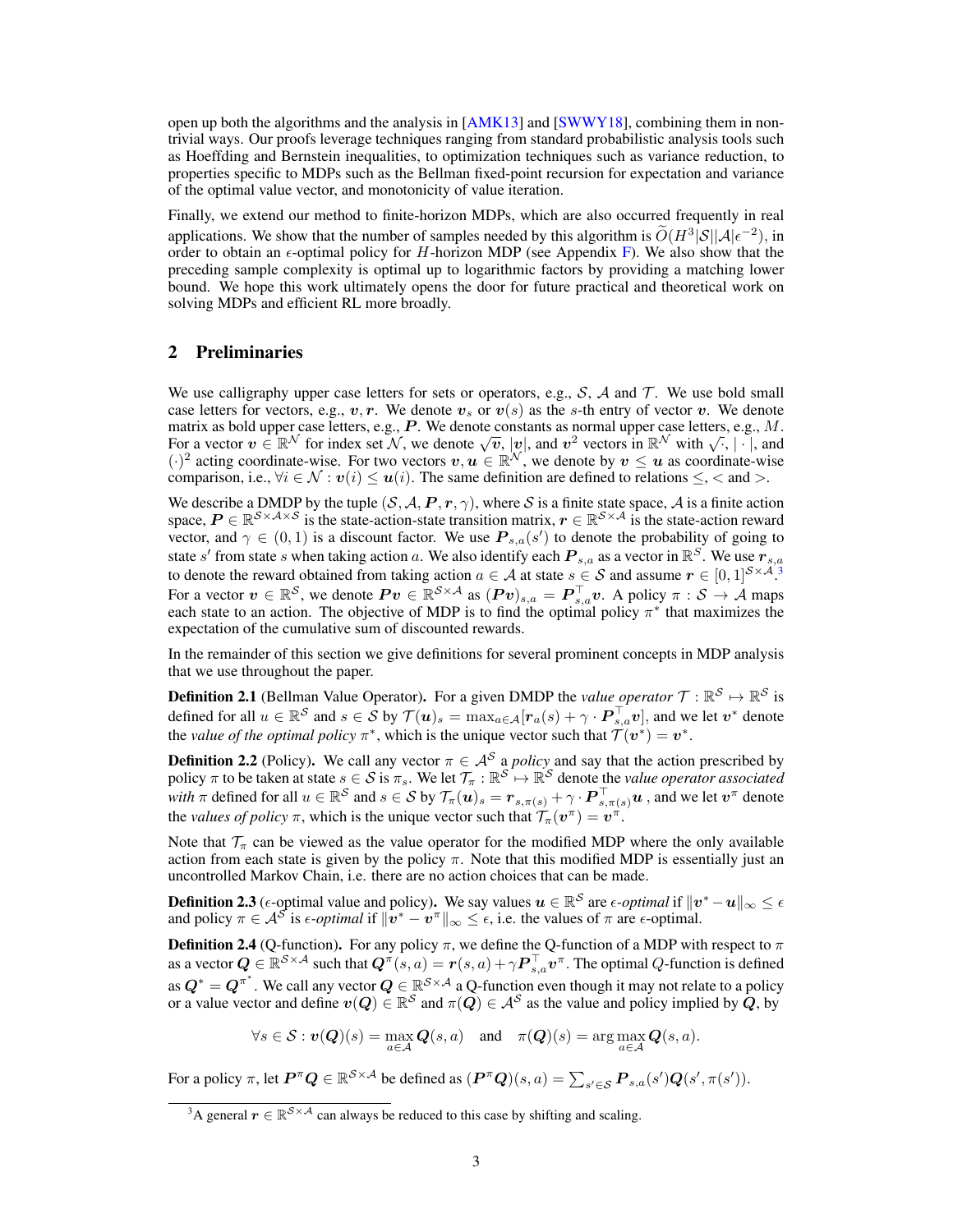## 3 Technique Overview

In this section we provide a more detailed and technical overview of our approach. At a high level, our algorithm shares a similar framework as the variance reduction algorithm presented in [SWWY18]. This algorithm used two crucial algorithmic techniques, which are also critical in this paper. We call these techniques as the *monotonicity* technique and the *variance reduction* technique. Our algorithm and the results of this paper can be viewed as an advanced, non-trivial integration of these two methods, augmented with a third technique which we refer to as a *total-variation* technique which was discovered in several papers [MM99, LH12, AMK13]. In the remainder of this section we give an overview of these techniques and through this, explain our algorithm.

**The Monotonicity Technique** Recall that the classic value iteration algorithm for solving a MDP repeatedly applies the following rule

$$
\boldsymbol{v}^{(i)}(s) \leftarrow \max_{a} (r(s, a) + \gamma \boldsymbol{P}_{s,a}^{\top} \boldsymbol{v}^{(i-1)}).
$$
 (3.1)

A greedy policy  $\pi^{(i)}$  can be obtained at each iteration i by

$$
\forall s : \pi^{(i)}(s) \leftarrow \underset{a}{\operatorname{argmax}} (r(s, a) + \gamma \boldsymbol{P}_{s,a}^{\top} \boldsymbol{v}^{(i)}).
$$
 (3.2)

For any  $u > 0$ , it can be shown that if one can approximate  $v^{(i)}(s)$  with  $\hat{v}^{(i)}(s)$  such that  $\|\hat{v}^{(i)} - v^{(i)}\|$  $v^{(i)} \|_{\infty} \leq (1 - \gamma)u$  and run the above value iteration algorithm using these approximated values, then after  $\Theta((1-\gamma)^{-1}\log[u^{-1}(1-\gamma)^{-1}])$  iterations, the final iteration gives an value function that is u-optimal ([Ber13]). However, a u-optimal value function only yields a  $u/(1-\gamma)$ -optimal greedy policy (in the worst case), even if (3.2) is precisely computed. To get around this additional loss, a monotone-VI algorithm was proposed in [SWWY18] as follows. At each iteration, this algorithm maintains not only an approximated value  $v^{(i)}$  but also a policy  $\pi^{(i)}$ . The key for improvement is to keep values as a lower bound of the value of the policy on a set of sample paths with high probability. In particular, the following *monotonicity condition* was maintained with high probability

$$
\boldsymbol{v}^{(i)} \leq \mathcal{T}_{\pi^{(i)}}(\boldsymbol{v}^{(i)})~.
$$

By the monotonicity of the Bellman's operator, the above equation guarantees that  $v^{(i)} \le v^{\pi^{(i)}}$ . If this condition is satisfied, then, if after R iterations of approximate value iteration we obtain an value  $\hat{v}^{(R)}$  that is u-optimal then we also obtain a policy  $\pi^{(R)}$  which by the monotonicity condition and the monotonicity of the Bellman operator  $\mathcal{T}_{(R)}$  yields and the monotonicity of the Bellman operator  $\mathcal{T}_{\pi(R)}$  yields

$$
\boldsymbol{v}^{(R)} \leq \mathcal{T}_{\pi^{(R)}}(\boldsymbol{v}^{(R)}) \leq \mathcal{T}_{\pi^{(R)}}^2(\boldsymbol{v}^{(R)}) \leq \ldots \leq \mathcal{T}_{\pi^{(R)}}^{\infty}(\boldsymbol{v}^{(R)}) = \boldsymbol{v}^{\pi^{(R)}} \leq \boldsymbol{v}^*.
$$

and therefore this  $\pi^{(R)}$  is an *u*-optimal policy. Ultimately, this technique avoids the standard loss of a  $(1 - \gamma)^{-1}$  factor when converting values to policies.

The Variance Reduction Technique Suppose now that we provide an algorithm that maintains the monotonicity condition using random samples from  $P_{s,a}$  to approximately compute (3.1). Further, suppose we want to obtain a new value function and policy that is at least  $(u/2)$ -optimal. In order to obtain the desired accuracy, we need to approximate  $\bm{P}_{s,a}^\top \bm{v}^{(i)}$  up to error at most  $(1-\gamma)u/2.$ Since  $||v^{(i)}||_{\infty} \leq (1 - \gamma)^{-1}$ , by Hoeffding bound,  $\widetilde{O}((1 - \gamma)^{-4}u^{-2})$  samples suffices. Note that the number of samples also determines the computation time and therefore each iteration takes  $\widetilde{O}((1-\gamma)^{-4}u^{-2}|\mathcal{S}||\mathcal{A}|)$  samples/computation time and  $\widetilde{O}((1-\gamma)^{-1})$  iterations for the value iteration to converge. Overall, this yields a sample/computation complexity of  $\tilde{O}((1-\gamma)^{-5}u^{-2}|\mathcal{S}||\mathcal{A}|)$ . To reduce the  $(1 - \gamma)^{-5}$  dependence, [SWWY18] uses properties of the input (and the initialization) vectors:  $\|\boldsymbol{v}^{(0)} - \boldsymbol{v}^*\|_{\infty} \le u$  and rewrites value iteration (3.1) as follows

$$
\boldsymbol{v}^{(i)}(s) \leftarrow \max_{a} \left[ r(s, a) + \boldsymbol{P}_{s,a}^{\top}(\boldsymbol{v}^{(i-1)} - \boldsymbol{v}^{(0)}) + \boldsymbol{P}_{s,a}^{\top} \boldsymbol{v}^{(0)} \right],
$$
(3.3)

Notice that  $\bm{P}_{s,a}^{\top} \bm{v}^{(0)}$  is shared over all iterations and we can approximate it up to error  $(1-\gamma)u/4$ using only  $\widetilde{O}((1-\gamma)^{-4}u^{-2})$  samples. For every iteration, we have  $||v^{(i-1)} - v^{(0)}||_{\infty} \le u$  (recall that we demand the monotonicity is satisfied at each iteration). Hence  $\bm{P}_{s,a}^{\top}(\bm{v}^{(i-1)} - \bm{v}^{(0)})$  can be approximated up to error  $(1 - \gamma)u/4$  using only  $\widetilde{O}((1 - \gamma)^{-2})$  samples (note that there is no udependence here). By this technique, over  $\widetilde{O}((1-\gamma)^{-1})$  iterations only  $\widetilde{O}((1-\gamma)^{-4}u^{-2}+(1-\gamma)^{-3})$ samples/computation per state action pair are needed, i.e. there is a  $(1 - \gamma)$  improvement.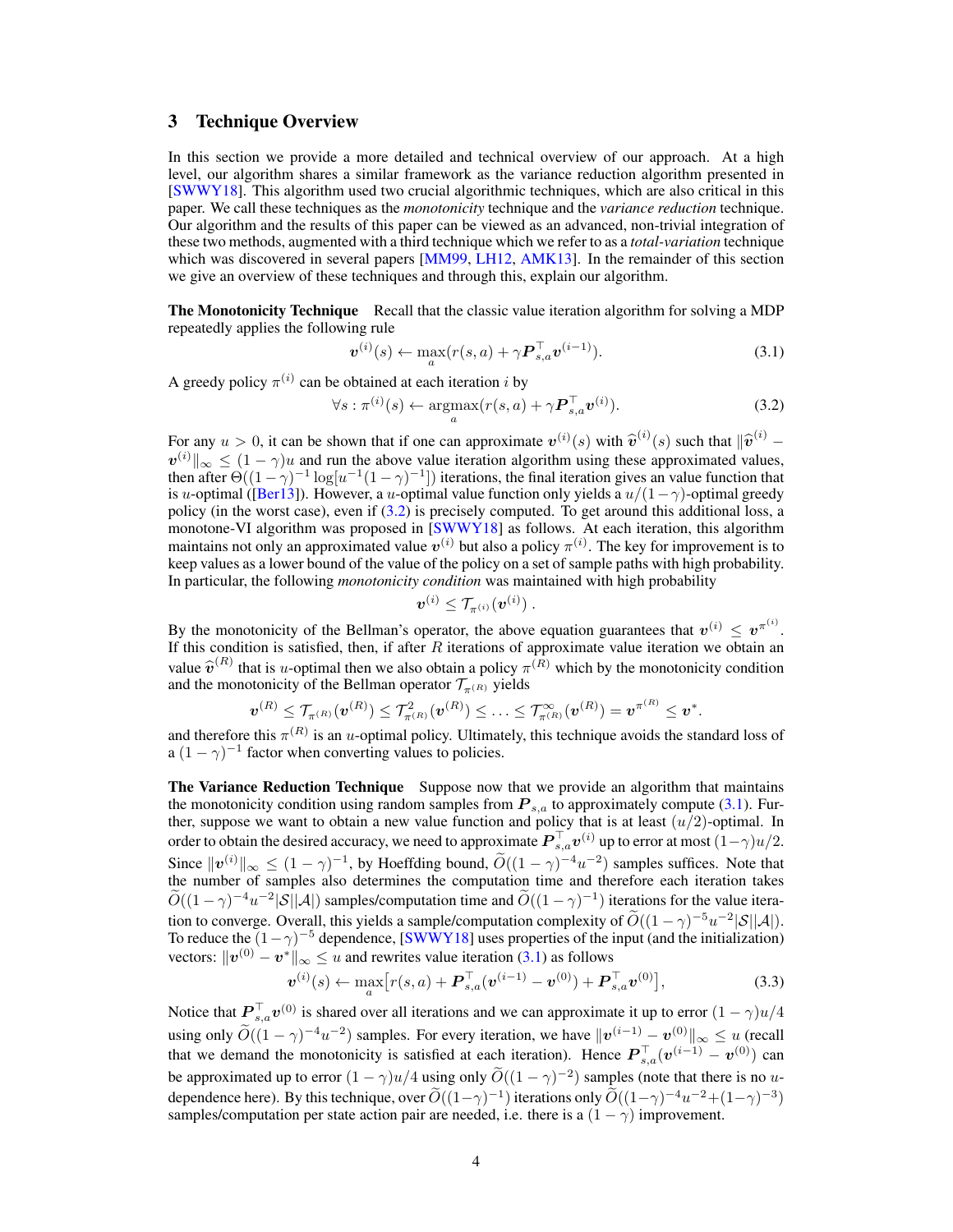**The Total-Variance Technique** By combining the monotonicity technique and variance reduction technique, one can obtain a  $\tilde{O}((1-\gamma)^{-4})$  sample/running time complexity (per state-action pair) on computing a policy; this was one of the results [SWWY18]. However, there is a gap between this bound and the best known lower bound of  $\widetilde{\Omega}[[S]|A|\epsilon^{-2}(1-\gamma)^{-3}]$  [AMK13]. Here we show how to remove the last  $(1 - \gamma)$  factor by better exploiting the structure of the MDP. In [SWWY18] the update error in each iteration was set to be at most  $(1-\gamma)u/2$  to compensate for error accumulation through a horizon of length  $(1 - \gamma)^{-1}$  (i.e., the accumulated error is sum of the estimation error at each iteration). To improve we show how to leverage previous work to show that the true error accumulation is much less. To see this, let us now switch to Bernstein inequality. Suppose we would like to estimate the value function of some policy  $\pi$ . The estimation error vector of the value function is upper bounded by  $\tilde{O}(\sqrt{\sigma_{\pi}/m})$ , where  $\sigma_{\pi}(s) = \text{Var}_{s' \sim P_{s,\pi}(s)}(v^{\pi}(s'))$  denotes the variance of the value of the next state if starting from state s by playing policy  $\pi$ , and m is the number of samples collected per state-action pair. The accumulated error due to estimating value functions can be shown to obey the following inequality (upper to logarithmic factors)

$$
\text{ accumulated error} \propto \sum_{i=0}^{\infty} \gamma^i \boldsymbol{P}_{\pi}^i \sqrt{\boldsymbol{\sigma}_{\pi}/m} \le c_1 \left( \frac{1}{1-\gamma} \sum_{i=0}^{\infty} \gamma^{2i} \boldsymbol{P}_{\pi}^i \boldsymbol{\sigma}_{\pi}/m \right)^{1/2},
$$

where  $c_1$  is a constant and the inequality follows from a Cauchy-Swartz-like inequality. According to the *law of total variance*, for any given policy  $\pi$  (in particular, the optimal policy  $\pi^*$ ) and initial state  $s$ , the expected sum of variance of the tail sums of rewards,  $\sum\gamma^{2i}\pmb{P}_\pi^i\pmb{\sigma}_\pi,$  is exactly the variance of the total return by playing the policy  $\pi$ . This observation was previously used in the analysis of [MM99, LH12, AMK13]. Since the upper bound on the total return is  $(1 - \gamma)^{-1}$ , it can be shown that  $\sum_i \gamma^{2i} P^i_{\pi} \sigma_{\pi} \le (1 - \gamma)^{-2} \cdot 1$  and therefore the total error accumulation is  $\sqrt{(1 - \gamma)^{-3}/m}$ . Thus picking  $m \approx (1-\gamma)^{-3} \epsilon^{-2}$  is sufficient to control the accumulated error (instead of  $(1-\gamma)^{-4}$ ). To analyze our algorithm, we will apply the above inequality to the optimal policy  $\pi^*$  to obtain our final error bound.

Putting it All Together In the next section we show how to combine these three techniques into one algorithm and make them work seamlessly. In particular, we provide and analyze how to combine these techniques into an Algorithm 1 which can be used to at least halve the error of a current policy. Applying this routine a logarithmic number of time then yields our desired bounds. In the input of the algorithm, we demand the input value  $v^{(0)}$  and  $\pi^{(0)}$  satisfies the required monotonicity requirement, i.e.,  $v^{(0)} \le \mathcal{T}_{\pi^{(0)}}(v^{(0)})$  (in the first iteration, the zero vector 0 and an arbitrary policy  $\pi$  satisfies the requirement). We then pick a set of samples to estimate  $P v^{(0)}$  accurately with  $\widetilde{O}((1-\gamma)^{-3}\epsilon^{-2})$  samples per state-action pair. The same set of samples is used to estimate the variance vector  $\sigma_{v^*}$ . These estimates serve as the initialization of the algorithm. In each iteration i, we draw fresh new samples to compute estimate of  $P(v^{(i)} - v^{(0)})$ . The sum of the estimate of  $Pv^{(0)}$ and  $P(v^{(i)} - v^{(0)})$  gives an estimate of  $Pv^{(i)}$ . We then make the above estimates have one-sided error by shifting them according to their estimation errors (which is estimated from the Bernstein inequality). These one-side error estimates allow us to preserve monotonicity, i.e., guarantees the new value is always improving on the entire sample path with high probability. The estimate of  $Pv^{(i)}$  is plugged in to the Bellman's operator and gives us new value function,  $v^{(i+1)}$  and policy  $\pi^{(i+1)}$ , satisfying the monotonicity and advancing accuracy. Repeating the above procedure for the desired number of iterations completes the algorithm.

### 4 Algorithm and Analysis

In this section we provide and analyze our near sample/time optimal  $\epsilon$ -policy computation algorithm. As discussed in Section 3 our algorithm combines three main ideas: variance reduction, the monotone value/policy iteration, and the reduction of accumulated error via Bernstein inequality. These ingredients are used in the Algorithm 1 to provide a routine which halves the error of a given policy. We analyze this procedure in Section 4.1 and use it to obtain our main result in Section 4.2.

#### 4.1 The Analysis of the Variance Reduced Algorithm

In this section we analyze Algorithm 1, showing that each iteration of the algorithm approximately contracts towards the optimal value and policy and that ultimately the algorithm halves the error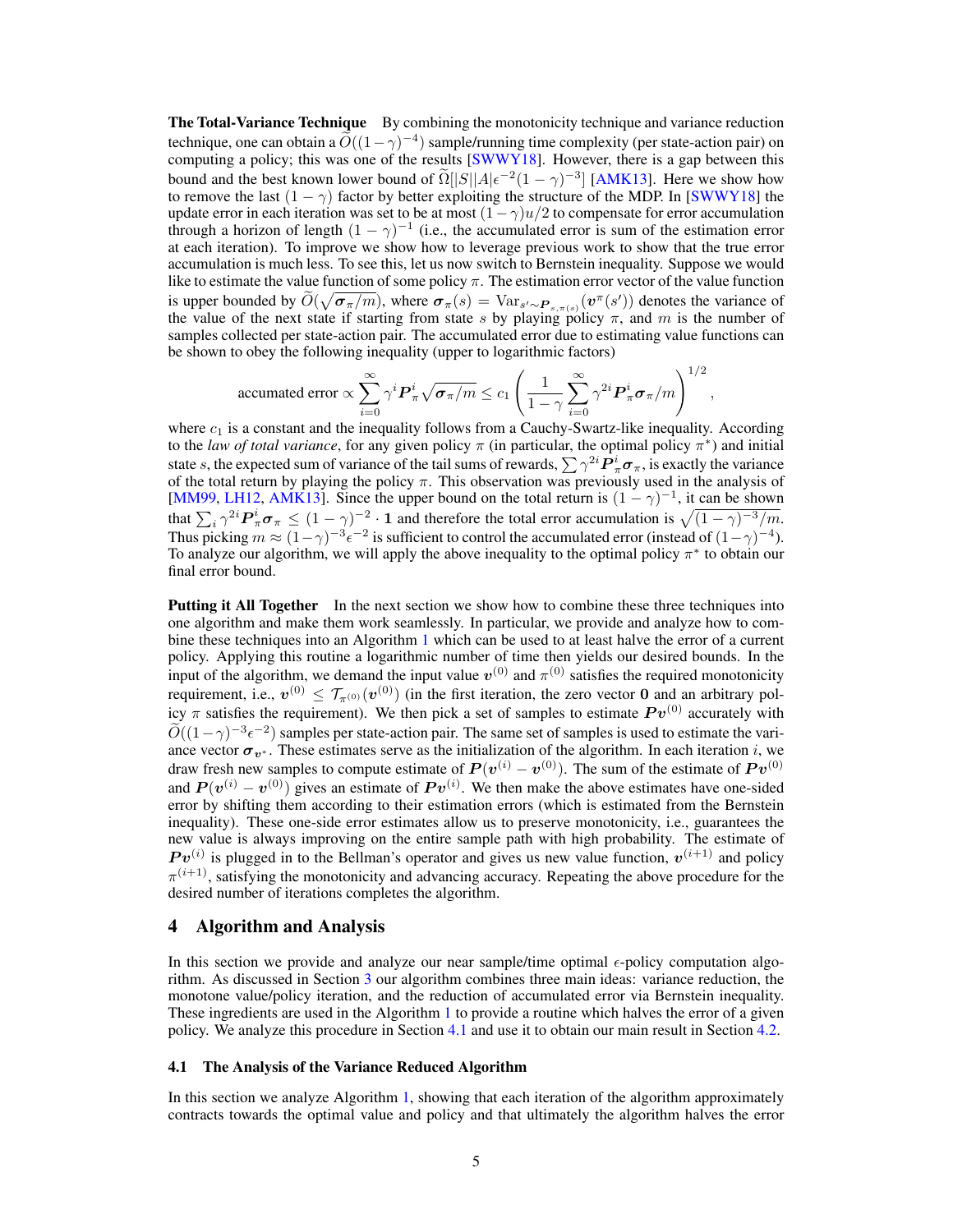Algorithm 1 Variance-Reduced QVI

1: **Input:** A sampling oracle for DMDP  $M = (S, A, r, P, \gamma)$ 2: Input: Upper bound on error  $u \in [0, (1 - \gamma)^{-1}]$  and error probability  $\delta \in (0, 1)$ 3: **Input:** Initial values  $v^{(0)}$  and policy  $\pi^{(0)}$  such that  $v^{(0)} \le \mathcal{T}_{\pi^{(0)}} v^{(0)}$ , and  $v^* - v^{(0)} \le u$ 1; 4: **Output:**  $v, \pi$  such that  $v \leq \overline{\mathcal{T}}_{\pi}(v)$  and  $v^* - v \leq (u/2) \cdot 1$ . 5: 6: INITIALIZATION: 7: Let  $\beta \leftarrow (1 - \gamma)^{-1}$ , and  $R \leftarrow \lceil c_1 \beta \ln[\beta u^{-1}] \rceil$  for constant  $c_1$ ; 8: Let  $m_1 \leftarrow c_2 \beta^3 u^{-2} \log(8|\mathcal{S}| |\mathcal{A}| \delta^{-1})$  for constant  $c_2$ ; 9: Let  $m_2 \leftarrow c_3 \beta^2 \log[2\tilde{R}|\mathcal{S}||\mathcal{A}|\delta^{-1}]$  for constant  $c_3$ ; 10: Let  $\alpha_1 \leftarrow m_1^{-1} \log(8|\mathcal{S}| |\mathcal{A}|\delta^{-1});$ 11: For each  $(s, a) \in S \times A$ , sample independent samples  $s_{s,a}^{(1)}, s_{s,a}^{(2)}, \ldots, s_{s,a}^{(m_1)}$  from  $\mathbf{P}_{s,a}$ ; 12: Initialize  $w = \widetilde{w} = \widehat{\sigma} = Q^{(0)} \leftarrow 0_{S \times A}$ , and  $i \leftarrow 0$ ;<br>13: for each  $(s, a) \in S \times A$  do 13: for each  $(s, a) \in S \times A$  do 14:  $\setminus \backslash$ *Compute empirical estimates of*  $\mathbf{P}_{s,a}^{\top} \mathbf{v}^{(0)}$  *and*  $\boldsymbol{\sigma}_{\mathbf{v}^{(0)}}(s,a)$ 15: Let  $\widetilde{\bm{w}}(s, a) \leftarrow \frac{1}{m_1} \sum_{j=1}^{m_1} \bm{v}^{(0)}(s_{s, a}^{(j)})$ 16: Let  $\widehat{\sigma}(s, a) \leftarrow \frac{1}{m_1} \sum_{j=1}^{m_1} (\boldsymbol{v}^{(0)})^2 (s_{s,a}^{(j)}) - \widetilde{\boldsymbol{w}}^2 (s, a)$ 17: 18: \\*Shift the empirical estimate to have one-sided error and guarantee monotonicity*  $\bm{w}(s, a) \leftarrow \widetilde{\bm{w}}(s, a) - \sqrt{2\alpha_1 \widehat{\bm{\sigma}}(s, a)} - 4\alpha_1^{3/4} \|\bm{v}^{(0)}\|_{\infty} - (2/3)\alpha_1 \|\bm{v}^{(0)}\|_{\infty}$ 20: 21: \\*Compute coarse estimate of the* Q*-function*  $22:$  $\mathbf{Q}^{(0)}(s, a) \leftarrow \mathbf{r}(s, a) + \gamma \mathbf{w}(s, a)$ 23: 24: REPEAT: \\*successively improve* 25: for  $i = 1$  to R do 26:  $\setminus\backslash Compute\ g^{(i)}$  the estimate of  $\bm{P}\big[\bm{v}^{(i)} - \bm{v}^{(0)}\big]$  with one-sided error 27: Let  $v^{(i)} \leftarrow v(Q^{(i-1)}), \pi^{(i)} \leftarrow \pi(Q^{(i-1)}); \setminus \let \widetilde{v}^{(i)} \leftarrow v^{(i)}, \widetilde{\pi}^{(i)} \leftarrow \pi^{(i)}$  (for analysis);<br>22. For each  $e \in S$  if  $v^{(i)}(e) \leq v^{(i-1)}(e)$  then  $v^{(i)}(e) \leq v^{(i-1)}(e)$  and  $\pi^{(i)}(e) \leq \pi^{(i-1)}(e)$ 28: For each  $s \in S$ , if  $v^{(i)}(s) \le v^{(i-1)}(s)$ , then  $v^{(i)}(s) \leftarrow v^{(i-1)}(s)$  and  $\pi^{(i)}(s) \leftarrow \pi^{(i-1)}(s)$ ; 29: For each  $(s, a) \in S \times A$ , draw independent samples  $\tilde{s}_{s,a}^{(1)}, \tilde{s}_{s,a}^{(2)}, \ldots, \tilde{s}_{s,a}^{(m_2)}$  from  $P_{s,a}$ ; 30: Let  $\boldsymbol{g}^{(i)}(s,a) \leftarrow \frac{1}{m_2} \sum_{j=1}^{m_2} \left[ \boldsymbol{v}^{(i)}(\widetilde{s}_{s,a}^{(j)}) - \boldsymbol{v}^{(0)}(\widetilde{s}_{s,a}^{(j)}) \right] - (1 - \gamma) u/8;$ 31: 32:  $\setminus$ *Improve*  $Q^{(i)}$ 33:  $\boldsymbol{Q}^{(i)} \leftarrow \boldsymbol{r} + \gamma \cdot [\boldsymbol{w} + \boldsymbol{g}^{(i)}];$ 34: **return**  $v^{(R)}, \pi^{(R)}$ .

of the input value and policy with high probability. All proofs in this section are deferred to Appendix E.1.

We start with bounding the error of  $\tilde{w}$  and  $\hat{\sigma}$  defined in Line 15 and 16 of Algorithm 1. Notice that these are the empirical estimations of  $\boldsymbol{P}_{s,a}^{\top} \boldsymbol{v}^{(0)}$  and  $\boldsymbol{\sigma}_{\boldsymbol{v}^{(0)}}(s,a)$ .

Lemma 4.1 (Empirical Estimation Error). *Let* <sup>w</sup><sup>e</sup> *and* <sup>σ</sup><sup>b</sup> *be computed in Line 15 and 16 of Algorithm 1. Recall that*  $\widetilde{\mathbf{w}}$  *and*  $\widehat{\sigma}$  *are empirical estimates of*  $P \mathbf{v}$  *and*  $\sigma_{\mathbf{v}} = P \mathbf{v}^2 - (P \mathbf{v})^2$  *using*  $m_1$  *samples*  $per\ (s,a)$  pair. With probability at least  $1-\delta$ , for  $L\stackrel{\text{\tiny def}}{=} \log(8|\mathcal{S}||\mathcal{A}|\delta^{-1}),$  we have

$$
\left|\tilde{\mathbf{w}} - \mathbf{P}^{\top}\mathbf{v}^{(0)}\right| \leq \sqrt{2m_1^{-1}\sigma_{\mathbf{v}^{(0)}} \cdot L} + 2(3m_1)^{-1} \|\mathbf{v}^{(0)}\|_{\infty} L \tag{4.1}
$$

*and*

$$
\forall (s,a) \in \mathcal{S} \times \mathcal{A}: \quad \left|\hat{\sigma}(s,a) - \sigma_{\boldsymbol{v}^{(0)}}(s,a)\right| \le 4 \|\boldsymbol{v}^{(0)}\|_{\infty}^2 \cdot \sqrt{2m_1^{-1}L}.\tag{4.2}
$$

The proof is a straightforward application of Bernstein's inequality and Hoeffding's inequality. Next we show that the difference between  $\sigma_{v(0)}$  and  $\sigma_{v*}$  is also bounded.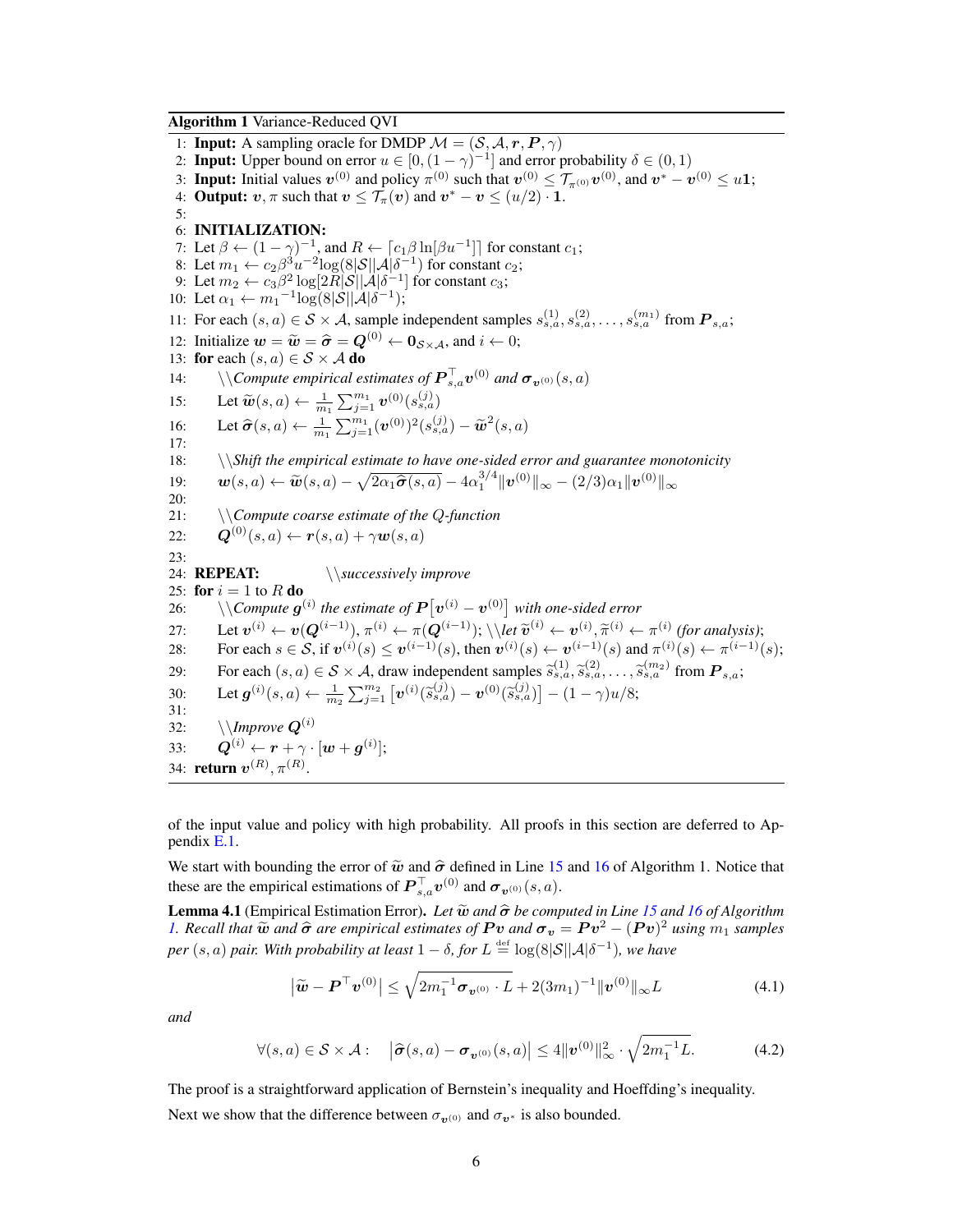**Lemma 4.2.** Suppose  $||v - v^*||_{\infty} \le \epsilon$  for some  $\epsilon > 0$ , then  $\sqrt{\sigma_v} \le \sqrt{\sigma_{v^*}} + \epsilon \cdot 1$ .

Next we show that in Line 30, the computed  $g^{(i)}$  concentrates to and is an overestimate of  $P[v^{(i)}]$  $\bm{v}^{(0)}]$  with high probability.

**Lemma 4.3.** Let  $g^{(i)}$  be the estimate of  $P[v^{(i)} - v^{(0)}]$  defined in Line 30 of Algorithm 1. Then  $conditioning$  on the event that  $\|\bm{v}^{(i)}-\bm{v}^{(0)}\|_\infty \leq 2u$ , with probability at least  $1-\delta/R$ ,

$$
\boldsymbol{P}\big[\boldsymbol{v}^{(i)} - \boldsymbol{v}^{(0)}\big] - \frac{(1-\gamma)u}{4} \cdot \boldsymbol{1} \leq \boldsymbol{g}^{(i)} \leq \boldsymbol{P}\big[\boldsymbol{v}^{(i)} - \boldsymbol{v}^{(0)}\big]
$$

*provided appropriately chosen constants*  $c_1$ ,  $c_2$ , and  $c_3$  *in Algorithm 1.* 

Now we present the key contraction lemma, in which we set the constants,  $c_1, c_2, c_3$ , in Algorithm 1 to be sufficiently large (e.g.,  $c_1 \geq 4$ ,  $c_2 \geq 8192$ ,  $c_3 \geq 128$ ). Note that these constants only need to be sufficiently large so that the concentration inequalities hold.

**Lemma 4.4.** Let  $Q^{(i)}$  be the estimated Q-function of  $v^{(i)}$  in Line 33 of Algorithm 1. Let  $\pi^{(i)}$  and v (i) *be estimated in iteration* i*, as defined in Line 27 and 28. Then, with probability at least* 1 − 2δ*, for all*  $1 \leq i \leq R$ *,* 

 $\bm{v}^{(i-1)} \leq \bm{v}^{(i)} \leq \mathcal{T}_{\pi^{(i)}}[\bm{v}^{(i)}], \quad \bm{Q}^{(i)} \leq \bm{r} + \gamma \bm{P} \bm{v}^{(i)}, \quad \text{and} \quad \bm{Q}^* - \bm{Q}^{(i)} \leq \gamma \bm{P}^{\pi^*} \big[ \bm{Q}^* - \bm{Q}^{(i-1)} \big] + \bm{\xi},$ 

where for  $\alpha_1 = m_1^{-1} L < 1$  the error vector  $\boldsymbol{\xi}$  satisfies

$$
\mathbf{0} \leq \boldsymbol{\xi} \leq C\sqrt{\alpha_1 \sigma_{\boldsymbol{v}^*}} + \left[ (1 - \gamma)u/C + C\alpha_1^{3/4} ||\boldsymbol{v}^{(0)}||_{\infty} \right] \cdot \mathbf{1},
$$

*for some sufficiently large constant*  $C > 8$ *.* 

Using the previous lemmas we can prove the guarantees of Algorithm 1.

**Proposition 4.5.** On an input value vector  $v^{(0)}$ , policy  $\pi^{(0)}$ , and parameters  $u \in (0, (1 - \gamma)^{-1}]$ ,  $\delta \in$  $(0, 1)$  such that  $v^{(0)} \n\t\leq \mathcal{T}_{\pi^{(0)}}[v^{(0)}]$ , and  $v^* - v^{(0)} \leq u$  Algorithm 1 halts in time  $O((1-\gamma)^{-1}u^{-2})$ .  $|S||A|\cdot \log(|S||A\delta^{-1}(1-\gamma)^{-1}u^{-1})$  and outputs values v and policy  $\pi$  such that  $v \leq \mathcal{T}_{\pi}(v)$  and  $v^* - v \le (u/2)$ 1 with probability at least  $1-\delta$ , provided appropriately chosen constants,  $c_1, c_2, c_3$ .

We prove this proposition by iteratively applying Lemma 4.4. Suppose  $v^{(R)}$  is the output of the algorithm, after R iterations. We show  $v^* - v^{(R)} \le \gamma^{R-1} P^{\pi^*} [\hat{Q}^* - Q^0] + (I - \gamma P^{\pi^*})^{-1} \xi$ . Notice that  $(I - \gamma P^{\pi^*})^{-1} \xi$  is related to  $(I - \gamma P^{\pi^*})^{-1} \sqrt{\sigma_{v^*}}$ . We then apply the variance analytical tools presented in Section C to show that  $(I - \gamma P^{\pi^*})^{-1} \xi \leq (u/4)1$  when setting the constants properly in Algorithm 1. We refer this technique as the *total-variance technique*, since  $\|(I - \gamma P^{\pi^*})^{-1} \sqrt{\sigma_{v^*}}\|_{\infty}^2 \le O[(1 - \gamma)^{-3}]$  instead of a naïve bound of  $(1 - \gamma)^{-4}$ . We complete the proof by choosing  $R = \widetilde{\Theta}((1 - \gamma)^{-1} \log(u^{-1}))$  and showing that  $\gamma^{R-1} \mathbf{P}^{\pi^*} [\mathbf{Q}^* - \mathbf{Q}^0] \leq (u/4) \mathbf{1}$ .

#### 4.2 From Halving the Error to Arbitrary Precision

In the previous section, we provided an algorithm that on an input policy, outputs a policy with value vector that has  $\ell_{\infty}$  distance to the optimal value vector only half of that of the input one. In this section, we give a complete policy computation algorithm by by showing that it is possible to apply this error "halving" procedure iteratively. We summarize our meta algorithm in Algorithm 2. Note that in the algorithm, each call of HALFERR draws new samples from the sampling oracle. We refer in this section to Algorithm 1 as a subroutine HALFERR, which given an input MDP  $\mathcal M$  with a sampling oracle, an input value function  $v^{(i)}$ , and an input policy  $\pi^{(i)}$ , outputs an value function  $v^{(i+1)}$  and a policy  $\pi^{(i+1)}$ .

Combining Algorithm 2 and Algorithm 1, we are ready to present main result.

**Theorem 4.6.** Let  $\mathcal{M} = (\mathcal{S}, \mathcal{A}, P, r, \gamma)$  be a DMDP with a generative model. Suppose we can *sample a state from each probability vector*  $P_{s,a}$  *within time*  $O(1)$ *. Then for any*  $\epsilon, \delta \in (0,1)$ *, there exists an algorithm that halts in time*

$$
T := O\left[\frac{|\mathcal{S}||\mathcal{A}|}{(1-\gamma)^3 \epsilon^2} \log \left(\frac{|\mathcal{S}||\mathcal{A}|}{(1-\gamma)\delta \epsilon}\right) \log \left(\frac{1}{(1-\gamma)\epsilon}\right)\right]
$$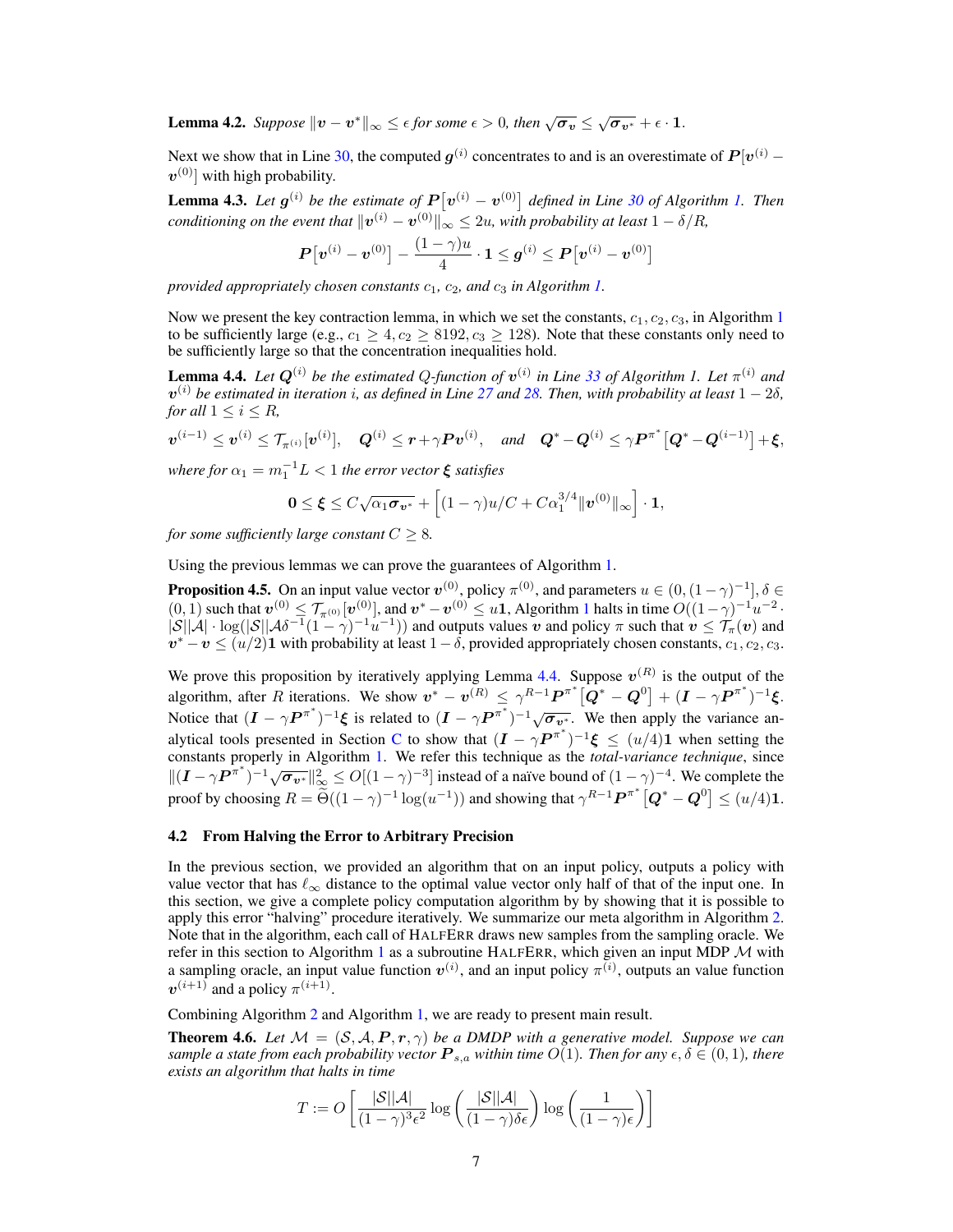Algorithm 2 Meta Algorithm

1: **Input:** A sampling oracle of some  $\mathcal{M} = (\mathcal{S}, \mathcal{A}, \mathbf{r}, \mathbf{P}, \gamma), \epsilon > 0, \delta \in (0, 1)$ 2: Initialize:  $v^{(0)} \leftarrow 0$ ,  $\pi^{(0)} \leftarrow$  arbitrary policy,  $R \leftarrow \Theta[\log(\epsilon^{-1}(1-\gamma)^{-1})]$ 3: for  $i = \{1, 2, ..., R\}$  do 4: //HALFERR *is initialized with*  $QVI(u = 2^{-i+1}(1 - \gamma)^{-1}, \delta, v^{(0)} = v^{(i-1)}, \pi^{(0)} = \pi^{(i-1)})$  $5:$  $\mathcal{O}^{(i)}, \pi^{(i)} \leftarrow \text{HALFERR} \leftarrow \bm{v}^{(i-1)}, \pi^{(i-1)}$ 6: **Output:**  $v^{(R)}$ ,  $\pi^{(R)}$ .

and obtains a policy  $\pi$  such that  $\bm{v}^* - \epsilon \bm{1} \leq \bm{v}^\pi \leq \bm{v}^*$ , with probability at least  $1-\delta$  where  $\bm{v}^*$  is the *optimal value of* M*. The algorithm uses space* O(|S||A|) *and queries the generative model for at most* O(T) *fresh samples.*

*Remark* 4.7*.* The full analysis of the halving algorithm is presented in Section E.2. Our algorithm can be implemented in space  $O(|\mathcal{S}||\mathcal{A}|)$  since in Algorithm 1, the initialization phase can be done for each  $(s, a)$  and compute  $w(s, a), \widetilde{w}(s, a), \widehat{\sigma}(s, a), Q^{(0)}(s, a)$  without storing the samples. The undates can be computed in space  $O(|S||A|)$  as well updates can be computed in space  $O(|\mathcal{S}||\mathcal{A}|)$  as well.

## 5 Comparison to Previous Work

| <b>Algorithm</b>                        | <b>Sample Complexity</b>                                                                                                                                                            | <b>References</b> |
|-----------------------------------------|-------------------------------------------------------------------------------------------------------------------------------------------------------------------------------------|-------------------|
| Phased Q-Learning                       | $\widetilde{O}(C\frac{ \mathcal{S}  \mathcal{A} }{(1-\gamma)^7\epsilon^2})$                                                                                                         | <b>KS99</b>       |
| <b>Empirical QVI</b>                    | $\widetilde{O}(\frac{ \mathcal{S}  \mathcal{A} }{(1-\gamma)\delta\epsilon^2})^4$                                                                                                    | [AMK13]           |
| <b>Empirical QVI</b>                    | $\overline{\widetilde{O}\left(\frac{ \mathcal{S}  \mathcal{A} }{(1-\gamma)^3\epsilon^2}\right)}$ if $\epsilon = \widetilde{O}\left(\frac{1}{\sqrt{(1-\gamma) \mathcal{S} }}\right)$ | [AMK13]           |
| Randomized Primal-Dual<br>Method        | $\widetilde{O}(C\frac{ \mathcal{S}  \mathcal{A} }{(1-\gamma)^4\epsilon^2})$                                                                                                         | [Wan17]           |
| Sublinear Randomized Value<br>Iteration | $\widetilde{O}\left(\frac{ \mathcal{S}  \mathcal{A} }{(1-\gamma)^4\epsilon^2}\right)$                                                                                               | SWWY18            |
| Sublinear Randomized OVI                | $\widetilde{O}\left(\frac{ \mathcal{S}  \mathcal{A} }{(1-\gamma)^3\epsilon^2}\right)$                                                                                               | This Paper        |

Table 1: Sample Complexity to Compute  $\epsilon$ -Approximate Policies Using the Generative Sampling Model: Here  $|S|$  is the number of states,  $|A|$  is the number of actions per state,  $\gamma \in (0,1)$  is the discount factor, and C is an upper bound on the ergodicity. Rewards are bounded between 0 and 1.

There exists a large body of literature on MDPs and RL (see e.g. [Kak03, SLL09, KBJ14, DB15] and reference therein). The classical MDP problem is to compute an optimal policy exactly or approximately, when the full MDP model is given as input. For a survey on existing complexity results when the full MDP model is given, see Appendix A.

Despite the aforementioned results of [Kak03, AMK13, SWWY18], there exists only a handful of additional RL methods that achieve a small sample complexity and a small run-time complexity at the same time for computing an  $\epsilon$ -optimal policy. A classical result is the phased Q-learning method by [KS99], which takes samples from the generative model and runs a randomized value iteration. The phased Q-learning method finds an  $\epsilon$ -optimal policy using  $\mathcal{O}(|\mathcal{S}||\mathcal{A}|\epsilon^{-2}/poly(1-\gamma))$ samples/updates, where each update uses  $\widetilde{O}(1)$  run time.<sup>5</sup> Another work [Wan17] gave a randomized mirror-prox method that applies to a special Bellman saddle point formulation of the DMDP. They achieve a total runtime of  $\tilde{O}(|\mathcal{S}|^3|\mathcal{A}|\epsilon^{-2}(1-\gamma)^{-6})$  for the general DMDP and  $\widetilde{O}(C|\mathcal{S}||\mathcal{A}|\epsilon^{-2}(1-\gamma)^{-4})$  for DMDPs that are ergodic under all possible policies, where C is a problem-specific ergodicity measure. A recent closely related work is [SWWY18] which gave a variance-reduced randomized value iteration that works with the generative model and finds an  $\epsilon$ approximate policy in sample size/run time  $\widetilde{O}(|\mathcal{S}||\mathcal{A}|\epsilon^{-2}(1-\gamma)^{-4})$ , without requiring any ergodicity assumption.

<sup>&</sup>lt;sup>4</sup>Although not explicitly stated, an immediate derivation shows that obtaining an  $\epsilon$ -optimal policy in [AMK13] requires  $O(|S||A|(1 - \gamma)^{-5} \epsilon^{-2})$  samples.

<sup>&</sup>lt;sup>5</sup>The dependence on  $(1 - \gamma)$  in [KS99] is not stated explicitly but we believe basic calculations yield  $O(1/(1-\gamma)^7)$ .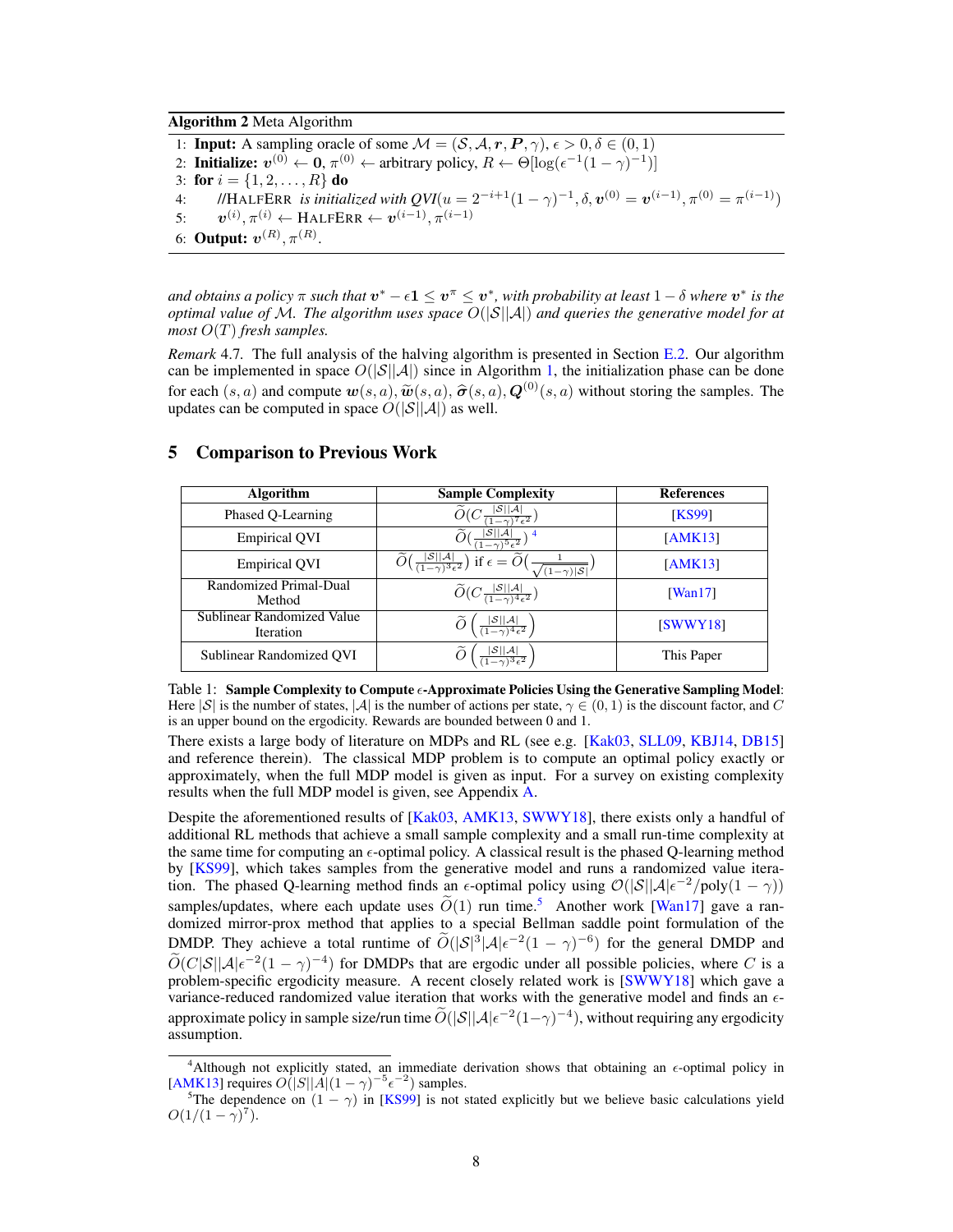Finally, in the case where  $\epsilon = O(1/\sqrt{(1-\gamma)^{-1}|\mathcal{S}|})$ , [AMK13] showed that the solution obtained by performing exact PI on the empirical MDP model provides not only an  $\epsilon$ -optimal value but also an  $\epsilon$ -optimal policy. In this case, the number of samples is  $\tilde{O}(|\mathcal{S}||\mathcal{A}|(1-\gamma)^{-3}\epsilon^{-2})$  and matches the sample complexity lower bound. Although this sample complexity is optimal, it requires solving the empirical MDP exactly (see Appendix  $B$ ), and is no longer sublinear in the size of the MDP model because of the very small approximation error  $\epsilon = O(1/\sqrt{(1-\gamma)|\mathcal{S}|})$ . See Table 1 for a list of comparable sample complexity results for solving MDP based on the generative model.

# 6 Concluding Remark

In summary, for a discounted Markov Decision Process (DMDP)  $\mathcal{M} = (\mathcal{S}, \mathcal{A}, P, r, \gamma)$  provided we can only access the transition function of the DMDP through a generative sampling model, we provide an algorithm which computes an  $\epsilon$ -approximate policy with probability  $1-\delta$  where both the time spent and number of sample taken is upper bounded by  $\widetilde{O}((1-\gamma)^{-3}\epsilon^{-2}|S||A|)$ . This improves upon the previous best known bounds by a factor of  $1/(1 - \gamma)$  and matches the the lower bounds proved in [AMK13] up to logarithmic factors.

The appendix is structured as follows. Section A surveys the existing runtime results for solving the DMDP when a full model is given. Section B provides an runtime optimal algorithm for computing approximate value functions (by directly combining [AMK13] and [SWWY18]). Section C gives technical analysis and variance upper bounds for the total-variance technique. Section D discusses sample complexity lower bounds for obtaining approximate policies with a generative sampling model. Section E provides proofs to lemmas, propositions and theorems in the main text of the paper. Section F extends our method and results to the finite-horizon MDP and provides a nearly matching sample complexity lower bound.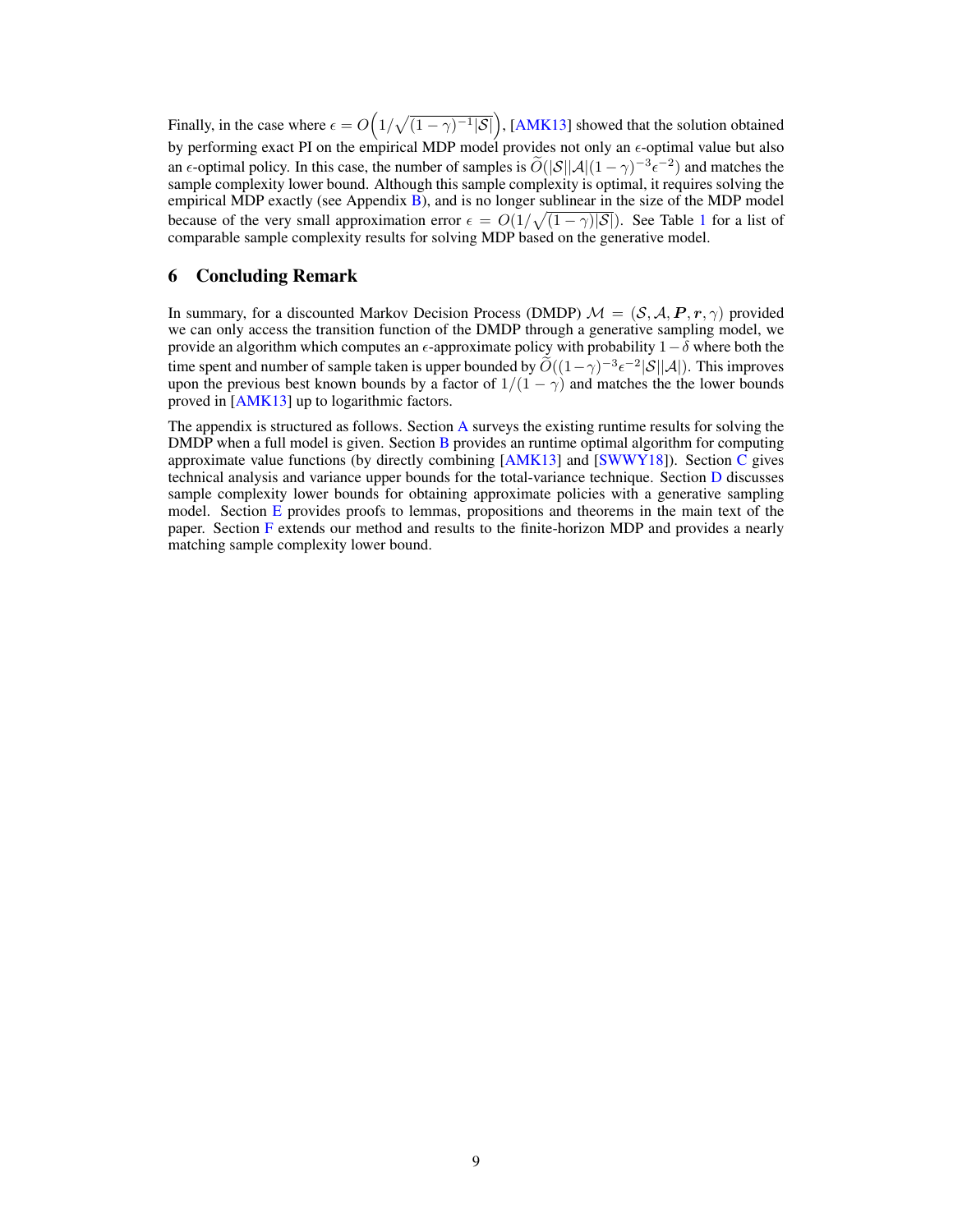## References

- [AMK13] Mohammad Gheshlaghi Azar, Remi Munos, and Hilbert J Kappen. Minimax pac ´ bounds on the sample complexity of reinforcement learning with a generative model. *Machine learning*, 91(3):325–349, 2013.
	- [Bel57] Richard Bellman. *Dynamic Programming*. Princeton University Press, Princeton, NJ, 1957.
	- [Ber13] Dimitri P Bertsekas. *Abstract dynamic programming*. Athena Scientific, Belmont, MA, 2013.
	- [Dan16] George Dantzig. *Linear Programming and Extensions*. Princeton University Press, Princeton, NJ, 2016.
	- [DB15] Christoph Dann and Emma Brunskill. Sample complexity of episodic fixed-horizon reinforcement learning. In *Advances in Neural Information Processing Systems*, pages 2818–2826, 2015.
	- [d'E63] F d'Epenoux. A probabilistic production and inventory problem. *Management Science*, 10(1):98–108, 1963.
	- [DG60] Guy De Ghellinck. Les problemes de decisions sequentielles. *Cahiers du Centre dEtudes de Recherche Operationnelle ´* , 2(2):161–179, 1960.
- [HMZ13] Thomas Dueholm Hansen, Peter Bro Miltersen, and Uri Zwick. Strategy iteration is strongly polynomial for 2-player turn-based stochastic games with a constant discount factor. *J. ACM*, 60(1):1:1–1:16, February 2013.
- [How60] Ronald A. Howard. *Dynamic programming and Markov processes*. The MIT press, Cambridge, MA, 1960.
- [Kak03] Sham M Kakade. *On the sample complexity of reinforcement learning*. PhD thesis, University of London London, England, 2003.
- [KBJ14] Dileep Kalathil, Vivek S Borkar, and Rahul Jain. Empirical q-value iteration. *arXiv preprint arXiv:1412.0180*, 2014.
- [KS99] Michael J Kearns and Satinder P Singh. Finite-sample convergence rates for q-learning and indirect algorithms. In *Advances in neural information processing systems*, pages 996–1002, 1999.
- [LDK95] Michael L Littman, Thomas L Dean, and Leslie Pack Kaelbling. On the complexity of solving Markov decision problems. In *Proceedings of the Eleventh conference on Uncertainty in artificial intelligence*, pages 394–402. Morgan Kaufmann Publishers Inc., 1995.
	- [LH12] Tor Lattimore and Marcus Hutter. Pac bounds for discounted mdps. In *International Conference on Algorithmic Learning Theory*, pages 320–334. Springer, 2012.
	- [LS14] Yin Tat Lee and Aaron Sidford. Path finding methods for linear programming: Solving linear programs in o (vrank) iterations and faster algorithms for maximum flow. In *Foundations of Computer Science (FOCS), 2014 IEEE 55th Annual Symposium on*, pages 424–433. IEEE, 2014.
	- [LS15] Yin Tat Lee and Aaron Sidford. Efficient inverse maintenance and faster algorithms for linear programming. In *Foundations of Computer Science (FOCS), 2015 IEEE 56th Annual Symposium on*, pages 230–249. IEEE, 2015.
- [MM99] Remi Munos and Andrew W Moore. Variable resolution discretization for highaccuracy solutions of optimal control problems. *Robotics Institute*, page 256, 1999.
- [MS99] Yishay Mansour and Satinder Singh. On the complexity of policy iteration. In *Proceedings of the Fifteenth conference on Uncertainty in artificial intelligence*, pages 401–408. Morgan Kaufmann Publishers Inc., 1999.